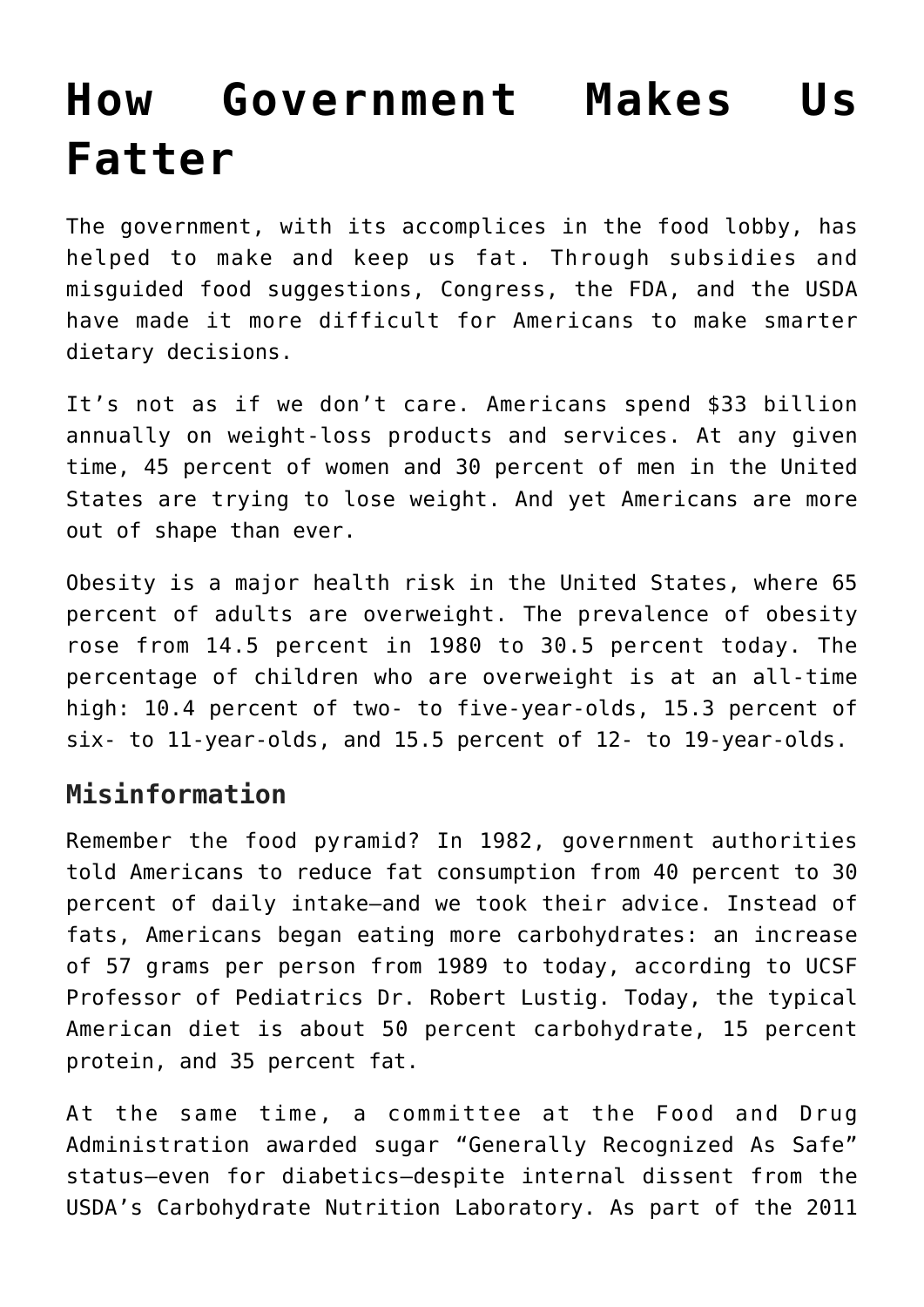Agriculture Appropriations Bill, Congress legislated that pizza sauce can count as a vegetable in school lunches.

Setting aside the issue of whether such government recommendations are correct, its actions as food nanny essentially absolve Americans from the responsibility of making their own nutrition decisions. In the 1990s, American women blindly gobbled up low-fat Snackwells desserts masquerading as sensible treats. After all, Snackwells cookies met government standards: They were low in fat and contained "safe" sugar. Parents send their kids to school assuming school lunch contains healthy fruits and vegetables—never stopping to ask what their kids are actually eating each day.

Government recommendations also dissuade private nutrition groups from attempting to compete with "official" advice. Consider Dr. Atkins' critical reception when he wrote *Dr. Atkins' Diet Revolution*; although a best-seller, it was panned by the nutrition establishment. The USDA's Agricultural Resource Service still warns that the diet started out as a "gimmick" and hedges on whether it's ultimately "worthwhile or worthless<sup>"</sup>

Over the years, government recommendations have contributed to the replacement of lard with trans-fats (the latter of which are now considered deadly), the substitution of margarine for butter and back to butter again, and conflicting recommendations about eggs, orange juice, vitamins, certain types of fish, and the temperature at which it's safe to eat meat. Is it any wonder that Americans are no closer to their health goals?

## **Subsi-diets**

Farm subsidies reinforce the government's recommendations. [Most go to just a few crops:](http://assets.mediaspanonline.com/prod/6717634/AK_072911_Top5subsidy_w500.jpg) soy, corn, rice, and wheat-all of which can be converted into cheap, highly processed foods.

Take the case of corn. Starting in the mid-1980s, government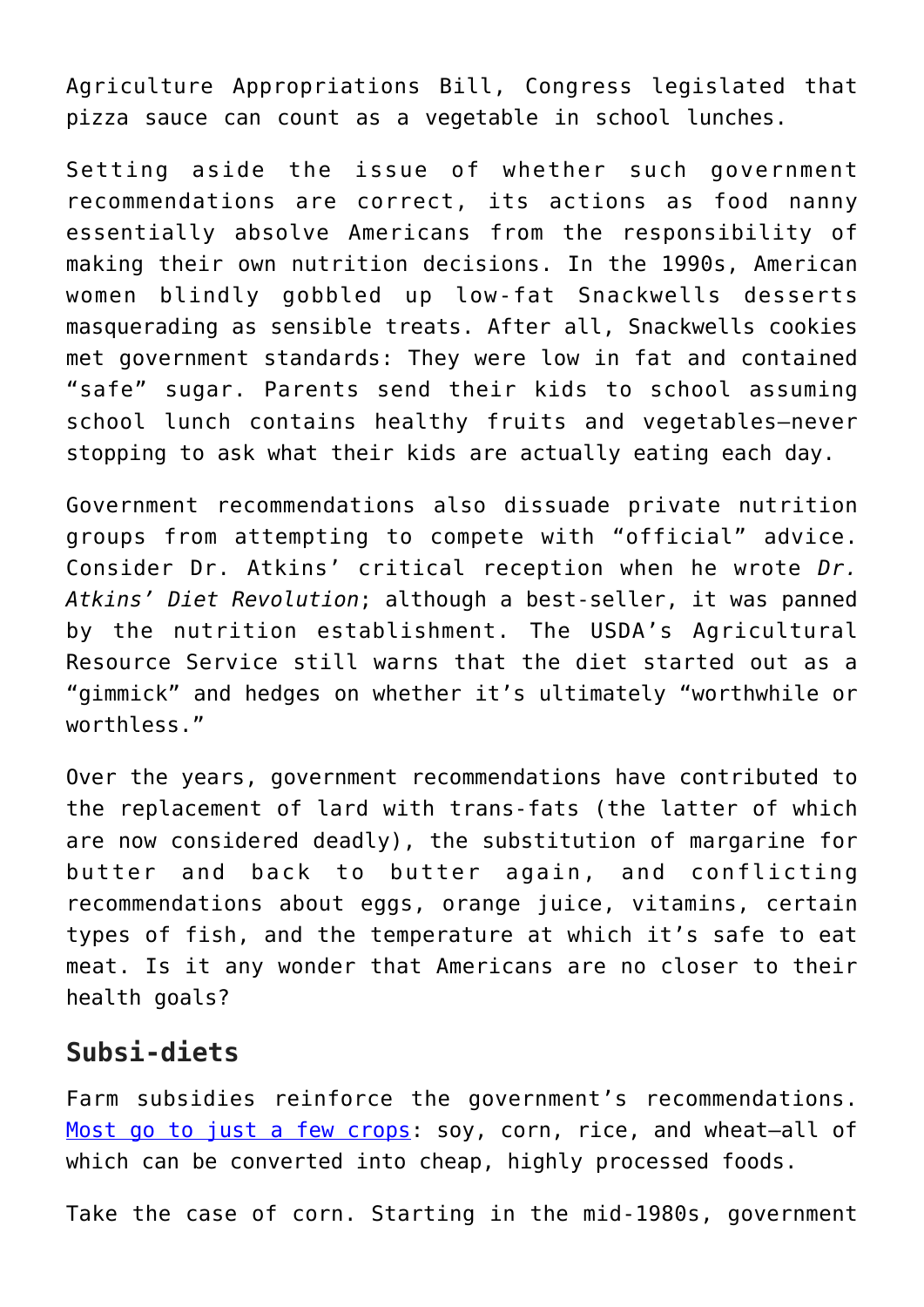subsidies made corn profitable for farmers even when market prices for corn were low. So farms across the Midwest began to produce it in abundance. Food companies funneled this cheap corn into the production of high-fructose corn syrup (HFCS) as a replacement for more-expensive sugar—the price of which had been artificially sweetened by tariffs, import quotas, and subsidies meant to shut cheaper foreign suppliers out of the United States.

HFCS then made its way into previously unsweetened foods. Today, the average American eats 41.5 pounds of HFCS per year—financed by U.S. corn subsidies. That's in addition to the 29 pounds of traditional sugar the USDA reports we eat on average.

Wheat, rice, and soy are turned into similarly processed food products. Wheat is extruded, robbing it of its protein, or milled and bleached into mineral-free white flour. Rice is stripped of its vitamin-packed bran to make it cook more quickly. Soybeans are mashed, pulped, extruded, and pressed into thousands of products.

And government subsidies make these foods very, very cheap—much cheaper than unsubsidized raw produce, fish, or meat. Naturally, Americans respond to these low prices by buying in bulk. Today, 23 percent of Americans' grocery budgets go to processed foods and sweets (compared to 12 percent in 1982).

## **Getting Government Out of the Grocery Aisles**

Nutrition is far from settled science. Various researchers recommend low-carb, vegetarian, vegan, "whole" food, or simple calorie-counting diets as the route to weight loss and improved health. But one thing is clear: Government interference is steering us in the wrong direction—toward sweetened and processed foods that no doctors, nutritionists, or researchers recommend. To improve the "Standard American